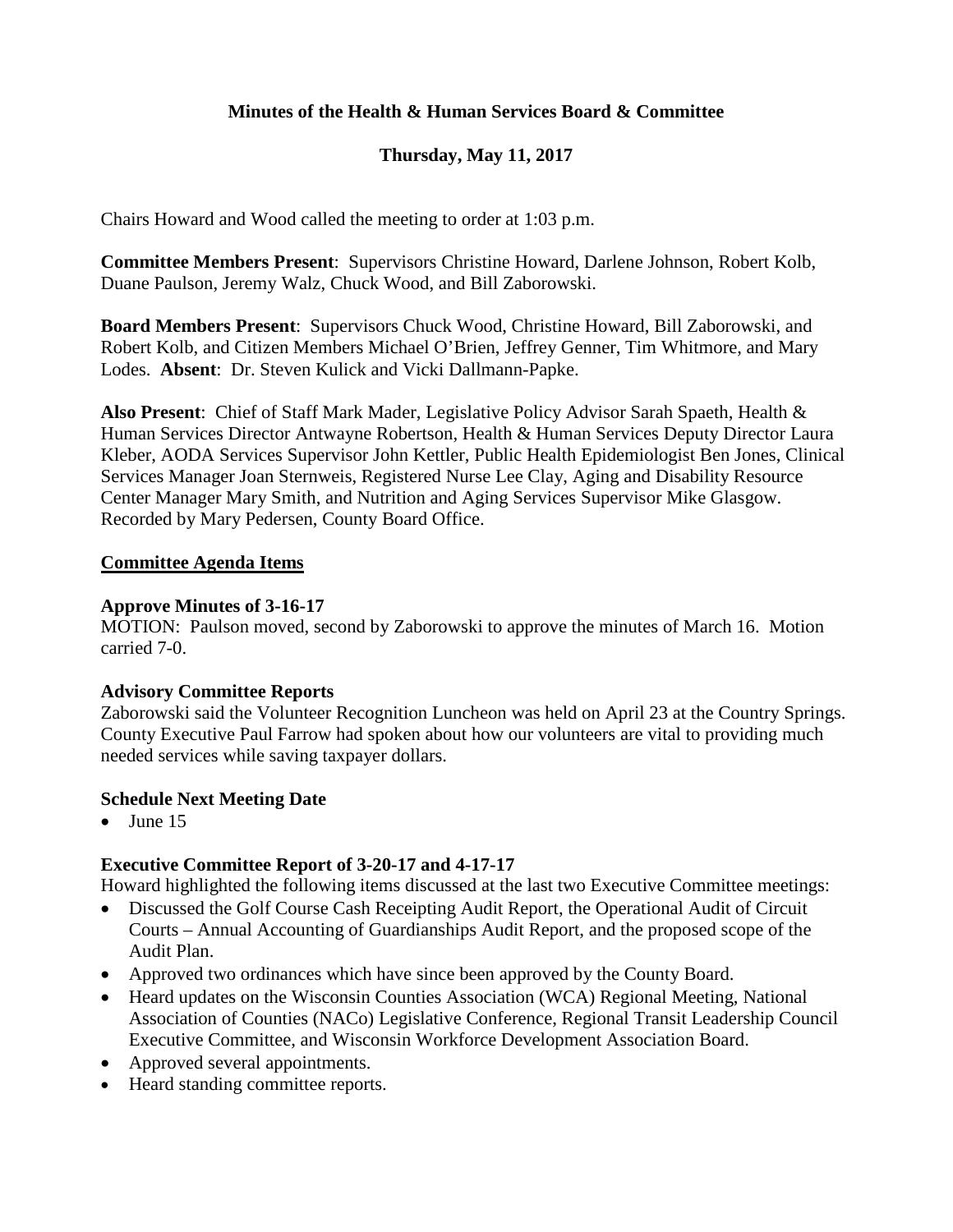5-11-17 H&HS Committee/Board Page **2** of **4**

### **Meeting Approvals**

MOTION: Johnson moved, second by Walz to approve mileage for any committee members wanting to attend the Waukesha County unveiling plan to fight the opiate crisis at the Health & Human Services Center on Monday, May 15. Motion carried 7-0.

### **Future Agenda Items**

• Presentations by local non-profits (Howard)

## **Board Agenda Items**

### **Approve Minutes of 4-20-17**

MOTION: Lodes moved, second by O'Brien to approve the minutes of April 20 (two sets). Whitmore and Wood requested that corrections be made to each set. Motion carried 8-0 as amended.

#### **Announcements**

Wood advised of upcoming National Prevention Week and Jump for Archie event.

### **Future Agenda Items**

- Presentation by Eras, Formerly Interfaith (Lodes)
- Presentation by the Addiction Resource Council (O'Brien)

### **Combined Committee/Board Agenda Items for Discussion**

### **Launch of the Waukesha County Prevention of Drug Overdoses (PDO) Project**

Kettler and Clay were present to discuss this item. Kettler distributed a summary of today's discussion and showed a YouTube video on Naloxone training sponsored by the County. Kettler distributed flyers for the 3<sup>rd</sup> annual Jump for Archie/Jump for Life event on May 21 and Overdose Awareness & Prevention: A Family Education Event on May 16 and he advised of other local events as part of National Prevention Week.

Kettler advised the Substance Abuse and Mental Health Services Administration (SAMHSA) awarded grants to 11 states to combat the recent rise in opiate overdose related deaths through coordinated prevention efforts. The Wisconsin Department of Health Services (DHS) applied for and received one of these grants commencing September 1, 2016. As part of that application, DHS compared data across Wisconsin and identified three counties that it wanted to pilot programs in: Kenosha, Sauk, and Waukesha Counties. Each county is now receiving approximately \$225,000 and the project is renewable for up to 5 years. Waukesha County has created a work plan and is beginning efforts on this project. The plan seeks to reduce the number of opiate related deaths in the county by collaborating with first responders. The Clinical Services Division is overseeing these activities.

There are four main goals in this work plan which Kettler discussed further: conduct an environmental scan to identify risk factors and protective factors of each, conduct a series of free community-level trainings on the administration of the opiate, conduct opiate overdose prevention education sessions in the county, and County Crisis Workers will reach out to users who have experienced an overdose. Waukesha County will be collaborating on this project with many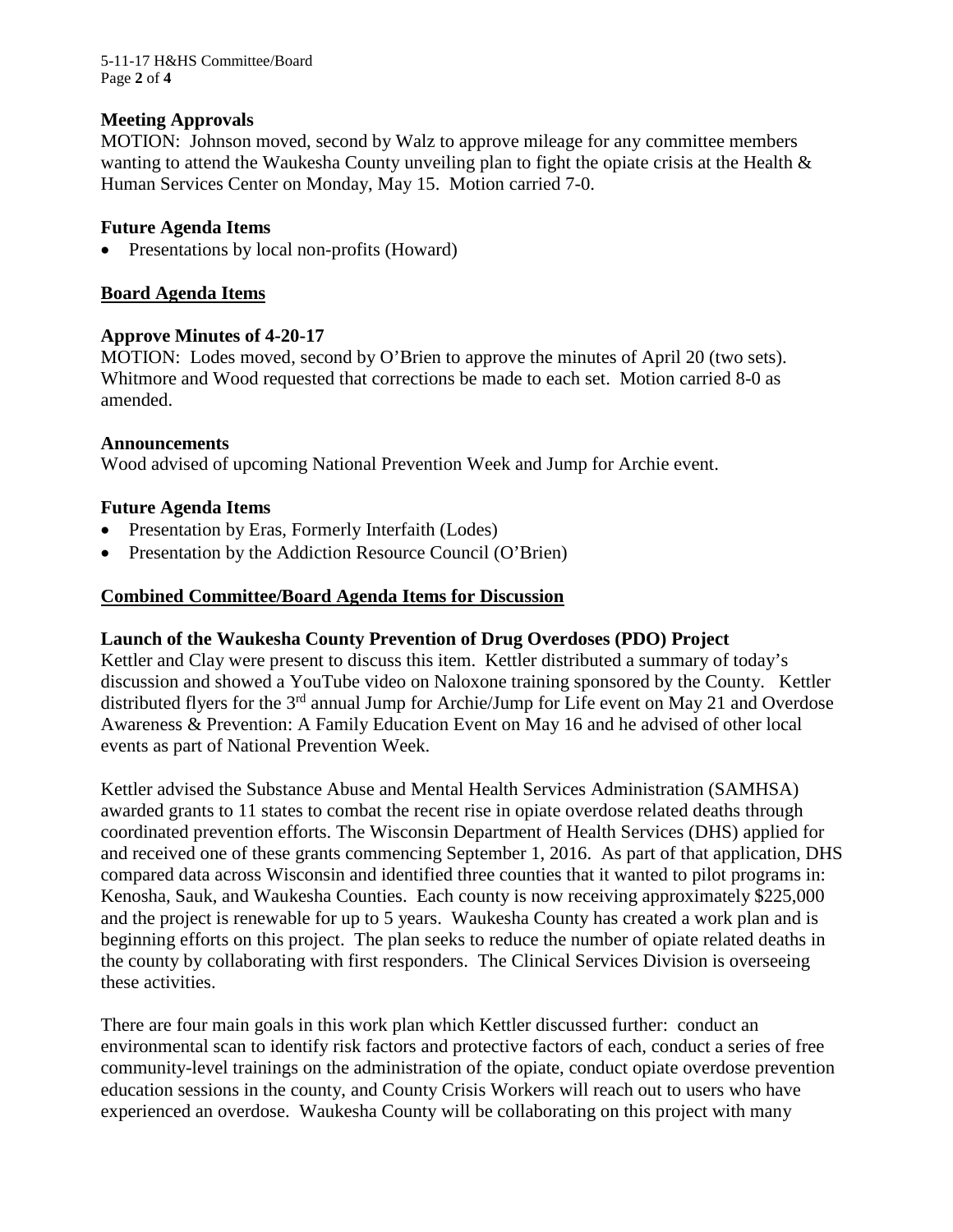5-11-17 H&HS Committee/Board Page **3** of **4**

individuals and agencies participating in the Waukesha County Heroin and Other Illicit Drug Task Force.

## **Community Health Improvement Plan and Process (CHIPP)**

Jones discussed this item and he distributed a synopsis for today's discussion including information on CHIPP, the 2016-2020 CHIPP process, and CHIPP steering committee members. CHIPP is a comprehensive approach to assessing community health and developing and implementing action plans to improve community health. In a CHIPP, "health" is defined broadly and includes physical health, mental health, environmental health and other areas that contribute to overall well-being. The community health improvement process yields two distinct yet connected deliverables: a community health assessment and a community health improvement plan which Jones explained further.

Under the leadership of the Department of Health & Human Services and the Public Health Division, a 33-member steering committee was formed from a cross-section of community leaders. The steering committee created the following vision for a healthy Waukesha County: strong families, connected communities, healthy environments, and accessible services that promote overall safety, well-being, and quality of life. The steering committee endorsed 10 projects that fit under the three agreed upon health priority areas: Access to Care, Alcohol and Other Drug Abuse, and Mental Health. The 10 projects were implemented over a 2-year period and overall were highly successful. Many community benefits were recognized and most of the projects continue to be implemented.

After incorporating lessons learned and best practices from the last CHIPP, the process has been streamlined and the steering committee membership has been refined. The CHIPP Steering Committee's role remains to provide overall guidance and direction in the effort, as well as to represent the community in the assessment and planning phases. Steering committee members were recruited from key sectors of the community. The formal process of assessing the community and its overall health has been updated to more effectively utilize the steering committee's time and to allow for additional time for implementation of projects.

### **Transportation Collaborative**

Smith and Glasgow were present to discuss specialized transportation and the Find a Ride Network including a PowerPoint presentation. By 2050, the number of individuals age 85+ will nearly quadruple. Smith said the County received a specialized transportation grant from the state. With the grant and levy, it is approximately a \$1 million program.

Staff discussed the various groups and organizations that are working on specialized transportation issues for seniors. The Collaborative Collective Impact Project is a few years old and the implementation phase is getting close. The Thriving Waukesha County Alliance has two primary focus areas: homelessness and transportation. Common Ground is a grassroots oriented advocacy group that has a strong influence on public policy and community services and has worked with the Alliance. The Sierra Club was also working on transportation issues and held focus groups. Once the County Executive's Office became involved with the Transportation Affinity Group (TAG), transportation rose to a much higher level. Other members of the Group include the Aging  $\&$ Disability Resource Center, Aurora, Pro Health, Wheaton Franciscan, and Interfaith. Their mission is to ensure that Waukesha County possesses a transportation system that meets the needs of those who receive health and human services in Waukesha County. A grant from the National Center for